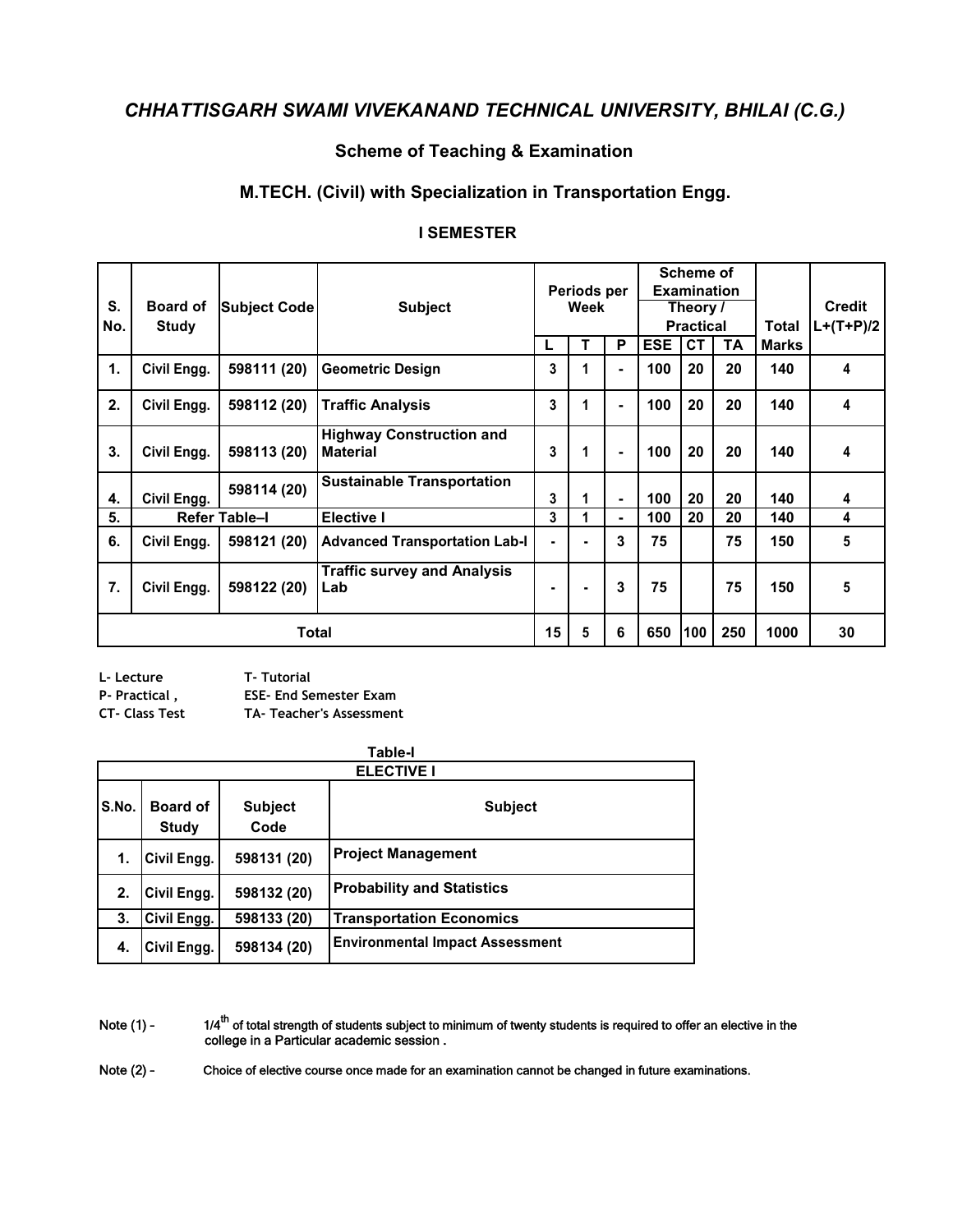## **Scheme of Teaching & Examination**

## M.TECH. (Civil) with Specialization in Transportation Engg.

#### **II SEMESTER**

| S.           | <b>Board of</b>            | <b>Subject</b>     |                                                                 |                | Periods per    |                |                    | <b>Scheme of</b><br><b>Examination</b> |     |       | Total            | <b>Credit</b> |
|--------------|----------------------------|--------------------|-----------------------------------------------------------------|----------------|----------------|----------------|--------------------|----------------------------------------|-----|-------|------------------|---------------|
| No.          | <b>Study</b>               | Code               | <b>Subject</b>                                                  |                | Week           |                | Theory / Practical |                                        |     | Marks | $L+(T+P)/2$      |               |
|              |                            |                    |                                                                 | L              | т              | P              | <b>ESE</b>         | <b>CT</b>                              | ТA  |       |                  |               |
| 1            | Civil Engg.                | 598211 (20)        | <b>Traffic Engineering And</b><br>3<br><b>Management</b>        |                | 1              | $\blacksquare$ | 100                | 20                                     | 20  | 140   | 4                |               |
| $\mathbf{2}$ | Civil Engg.                | 598212 (20)        | <b>Transportation System Planning</b>                           | 3              | 1              | $\blacksquare$ | 100                | 20                                     | 20  | 140   | 4                |               |
| 3            | Civil Engg.                | 598213 (20)        | <b>Advanced Soil Mechanics in</b><br><b>Highway engineering</b> |                | 1              | $\blacksquare$ | 100                | 20                                     | 20  | 140   | 4                |               |
| 4            | Civil Engg.<br>598214 (20) |                    | <b>Road Safety Engineering</b>                                  | 3              | 1              | $\blacksquare$ | 100                | 20                                     | 20  | 140   | $\boldsymbol{4}$ |               |
| 5            |                            | Refer Table - II   | <b>Elective II</b>                                              | 3              | 1              | $\blacksquare$ | 100                | 20                                     | 20  | 140   | 4                |               |
| 6            | Civil Engg.                | 598221 (20) Lab II | <b>Advanced Transportation</b>                                  | $\blacksquare$ | $\blacksquare$ | 3              | 75                 |                                        | 75  | 150   | 5                |               |
| 7            | Civil Engg.                | 598222 (20)        | <b>CAD for Transportation</b><br><b>Engineering Lab</b>         | ٠              | $\blacksquare$ | 3              | 75                 |                                        | 75  | 150   | 5                |               |
|              | <b>Total</b>               |                    |                                                                 |                | 5              | 6              | 650                | 100                                    | 250 | 1000  | 30               |               |

| L- Lecture     | <b>T- Tutorial</b>              |
|----------------|---------------------------------|
| P- Practical , | <b>ESE- End Semester Exam</b>   |
| CT- Class Test | <b>TA- Teacher's Assessment</b> |

|              | Table -II            |                        |                                                               |  |  |  |  |  |  |
|--------------|----------------------|------------------------|---------------------------------------------------------------|--|--|--|--|--|--|
|              | <b>ELECTIVE II</b>   |                        |                                                               |  |  |  |  |  |  |
|              | S.No. Board of Study | <b>Subject</b><br>Code | <b>Subject</b>                                                |  |  |  |  |  |  |
| 1            | Civil Engg.          | 598231 (20)            | <b>Remote Sensing and GIS and their</b><br><b>Application</b> |  |  |  |  |  |  |
| $\mathbf{2}$ | Civil Engg.          | 598232 (20)            | <b>Bridge Engineering</b>                                     |  |  |  |  |  |  |
| 3            | Civil Engg.          | 598233 (20)            | <b>Ground Improvement Technique</b>                           |  |  |  |  |  |  |
| 4            | Civil Engg.          | 598234 (20)            | <b>Pavement Management System</b>                             |  |  |  |  |  |  |

 $1/4^{\text{th}}$  of total strength of students subject to minimum of twenty students is required to offer an elective in the college in a Particular academic session . Note (1) -

Choice of elective course once made for an examination cannot be changed in future examinations. Note (2) -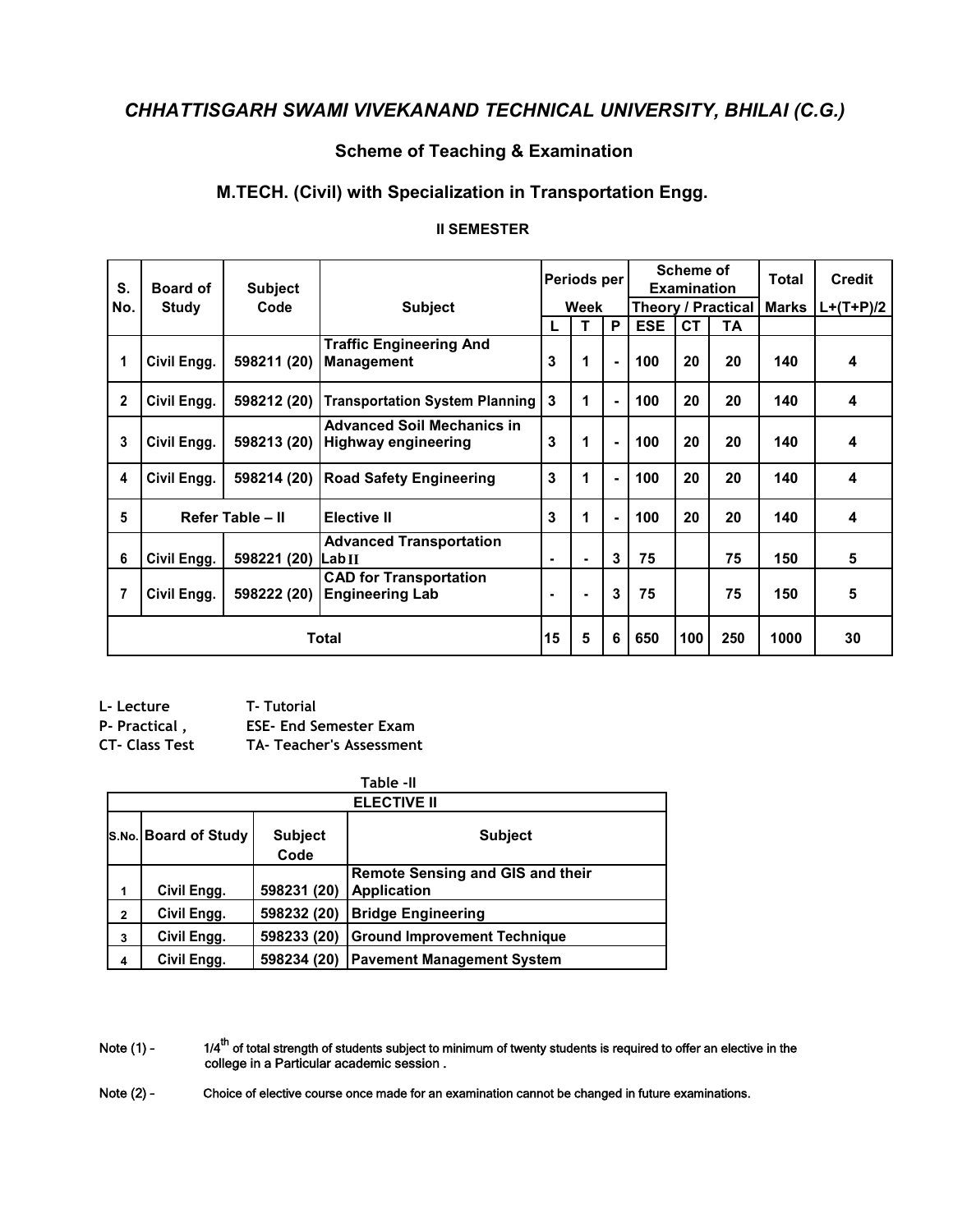### **Scheme of Teaching & Examination**

### M.TECH. (Civil) with Specialization in Transportation Engg.

#### **III SEMESTER**

| S.<br>No.    | <b>Board of</b><br><b>Study</b>   | <b>Subject Code</b> | <b>Subject</b>                             |   |              |    | Periods per<br>Week |                |     |     | Scheme of    | <b>Examination</b><br><b>Theory / Practical</b> | Total<br><b>Marks</b> | <b>Credit</b><br>$L+(T+P)/2$ |
|--------------|-----------------------------------|---------------------|--------------------------------------------|---|--------------|----|---------------------|----------------|-----|-----|--------------|-------------------------------------------------|-----------------------|------------------------------|
|              |                                   |                     |                                            |   |              | Р  | <b>ESE</b>          | <b>CT</b>      | ΤA  |     |              |                                                 |                       |                              |
| 1            | Civil Engg.                       | 598311 (20)         | 3<br><b>Traffic Flow Theory</b>            |   | 1            |    | 100                 | 20             | 20  | 140 | 4            |                                                 |                       |                              |
| $\mathbf{2}$ | <b>Refer Table III</b>            |                     | <b>Elective III</b>                        |   | 1            |    | 100                 | 20             | 20  | 140 | 4            |                                                 |                       |                              |
| 3            | Civil Engg.                       | 598321 (20)         | <b>Preliminary work on Dissertation  -</b> |   | ۰            | 28 | 100                 | $\blacksquare$ | 100 | 200 | 14           |                                                 |                       |                              |
| 4            | <b>Civil Engg.</b><br>598322 (20) |                     | Seminar Based on Dissertation              |   |              | 3  | ۰                   | ۰              | 20  | 20  | $\mathbf{2}$ |                                                 |                       |                              |
|              | Total                             |                     |                                            | 6 | $\mathbf{2}$ | 31 | 300                 | 40             | 160 | 500 | 24           |                                                 |                       |                              |

L-Lecture

**T-Tutorial** 

P- Practical,

**ESE- End Semester Exam** 

**CT- Class Test** TA- Teacher's Assessment

|             | <b>Table III</b>      |                     |                                               |  |  |  |  |  |
|-------------|-----------------------|---------------------|-----------------------------------------------|--|--|--|--|--|
|             | <b>ELECTIVE III</b>   |                     |                                               |  |  |  |  |  |
| S.No.       | <b>Board of Study</b> | <b>Subject Code</b> | <b>Subject</b>                                |  |  |  |  |  |
|             | Civil Engg.           | 598331 (20)         | <b>Airport Planning and Design</b>            |  |  |  |  |  |
| $\mathbf 2$ | Civil Engg.           | 598332 (20)         | <b>Railway Engineering</b>                    |  |  |  |  |  |
|             | Civil Engg.           | 598333 (20)         | <b>Pavement Analysis and</b><br><b>Design</b> |  |  |  |  |  |

1/4<sup>th</sup> of total strength of students subject to minimum of twenty students is required to offer an elective in the college in a Particular academic session . Note (1) -

Note  $(2)$  -Choice of elective course once made for an examination cannot be changed in future examinations.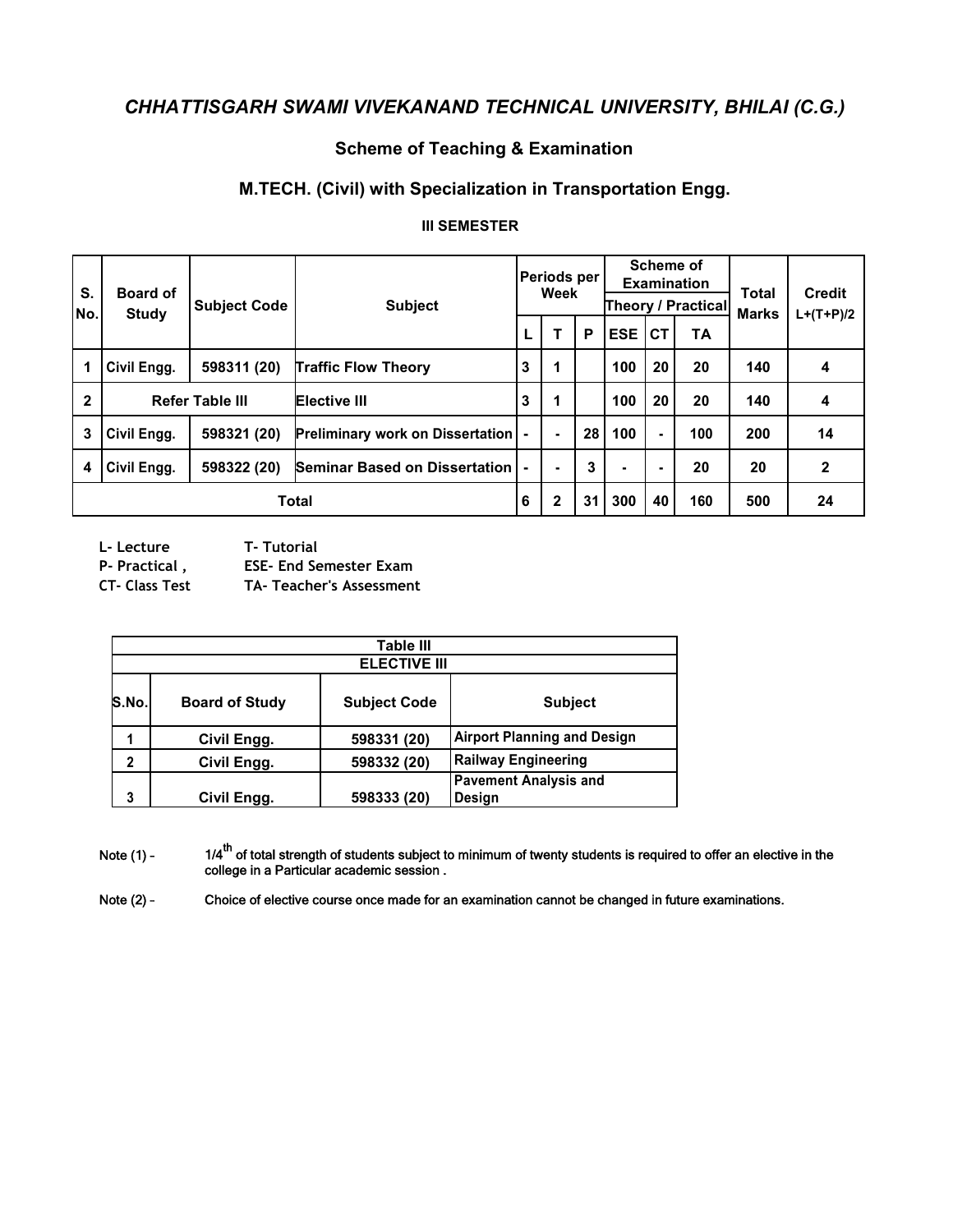## **Scheme of Teaching & Examination**

### M.TECH. (Civil) with Specialization in Transportation Engg.

#### **IV SEMESTER**

| S.No. | <b>Board of</b><br>Study | <b>Subject</b><br>Code  | <b>Subject</b>         |  | Periods per<br>Week |     |            | <b>Theory / Practical</b> | <b>Scheme of</b><br><b>Examination</b> |     | <b>Total</b><br><b>Marks</b> | <b>Credit</b><br>$L+ (T+P)/2$ |
|-------|--------------------------|-------------------------|------------------------|--|---------------------|-----|------------|---------------------------|----------------------------------------|-----|------------------------------|-------------------------------|
|       |                          |                         |                        |  |                     | Р   | <b>ESE</b> | <b>CT</b>                 | <b>TA</b>                              |     |                              |                               |
|       |                          | Civil Engg. 598421 (20) | Dissertation + Seminar |  |                     | 34  | 300        | ۰                         | 200                                    | 500 | 23                           |                               |
| Total |                          |                         | 6                      |  | 34                  | 300 | ۰          | 200                       | 500                                    | 23  |                              |                               |

 $1/4^{\text{th}}$  of total strength of students subject to minimum of twenty students is required to offer an elective in the college in a Particular academic session . Note (1) -

Choice of elective course once made for an examination cannot be changed in future examinations. Note  $(2)$  -

| Semester | <b>Total Marks</b> | <b>Grand Total</b> |
|----------|--------------------|--------------------|
|          | 1000               |                    |
|          | 1000               |                    |
|          | 500                | 3000               |
|          | 500                |                    |

#### **Scheme of Marks allotment**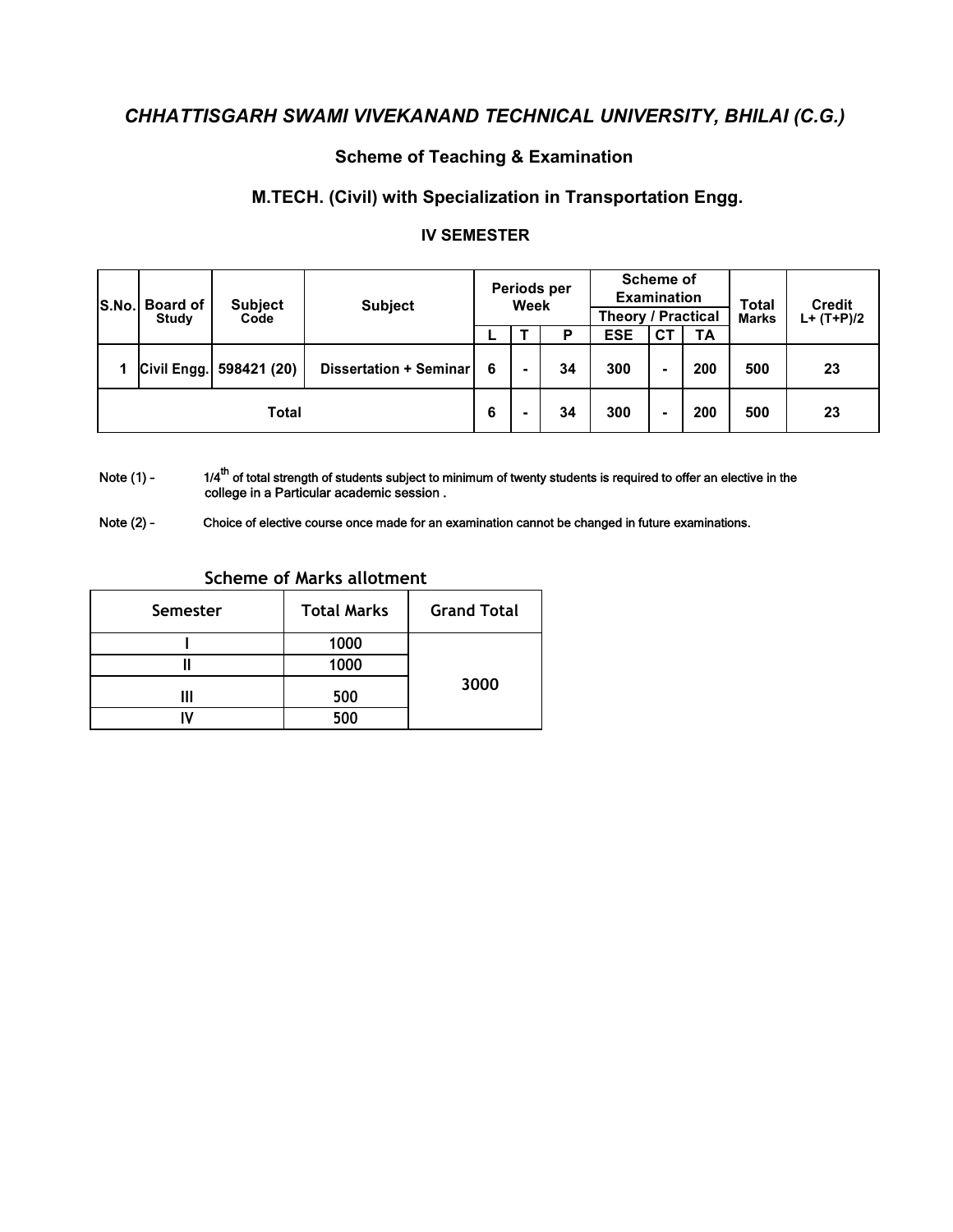# **REFERENCES**

# Semester-I

| <b>S.NO.</b>     | <b>Board of</b>             | <b>Subject Code</b> | <b>Subject</b>                          | <b>Reference with Subject Code of Different</b>           |
|------------------|-----------------------------|---------------------|-----------------------------------------|-----------------------------------------------------------|
|                  | <b>Study</b>                |                     |                                         | Institution.                                              |
| $\overline{1}$ . | <b>CIVIL</b>                | 598111 (20)         | Geometric                               | CET 693, OM Institute of Technology and                   |
|                  | ENGG.                       |                     | Design                                  | Management, Jugalan, Hisar                                |
| 2.               | <b>CIVIL</b><br>ENGG.       | 598112 (20)         | <b>Traffic System</b>                   | CE 5601, NIT Warangal                                     |
| 3.               | <b>CIVIL</b><br>ENGG.       | 598113 (20)         | Highway<br>Construction<br>and Material | TE 8101, ANNA University, Chennai                         |
| 4.               | <b>CIVIL</b><br>ENGG.       | 598114 (20)         | Sustainable<br>Transportation           | CE 5618, NIT Warangal                                     |
| 5.               | <b>CIVIL</b><br>ENGG.       | 598131 (20)         | Project<br>Management                   | CE 5615, NIT Warangal                                     |
| 6.               | <b>CIVIL</b><br>ENGG.       | 598132 (20)         | Probability<br>and Statistics           | MAN 506, IIT Roorkee                                      |
| 7.               | <b>CIVIL</b><br>ENGG.       | 598133 (20)         | Highway<br>Economics                    | TE 8302, ANNA University, Chennai                         |
| 8.               | <b>CIVIL</b><br><b>ENGG</b> | 598134 (20)         | Environmental<br>Impact<br>Assessment   | TE 8003, ANNA University, Chennai                         |
| 9.               | <b>CIVIL</b><br><b>ENGG</b> | 598121 (20)         | Advanced                                | CE 5654, NIT Warangal                                     |
|                  |                             |                     | Transportation<br>Lab <sub>1</sub>      | Rajasthan University<br>TE 8111, ANNA university, Chennai |
| 10.              | <b>CIVIL</b>                |                     | <b>Traffic Survey</b>                   | CET 697, OM Institute of Technology and                   |
|                  | <b>ENGG</b>                 | 598122 (20)         | <b>And Analysis</b><br>Lab              | Management, Jugalan, Hisar                                |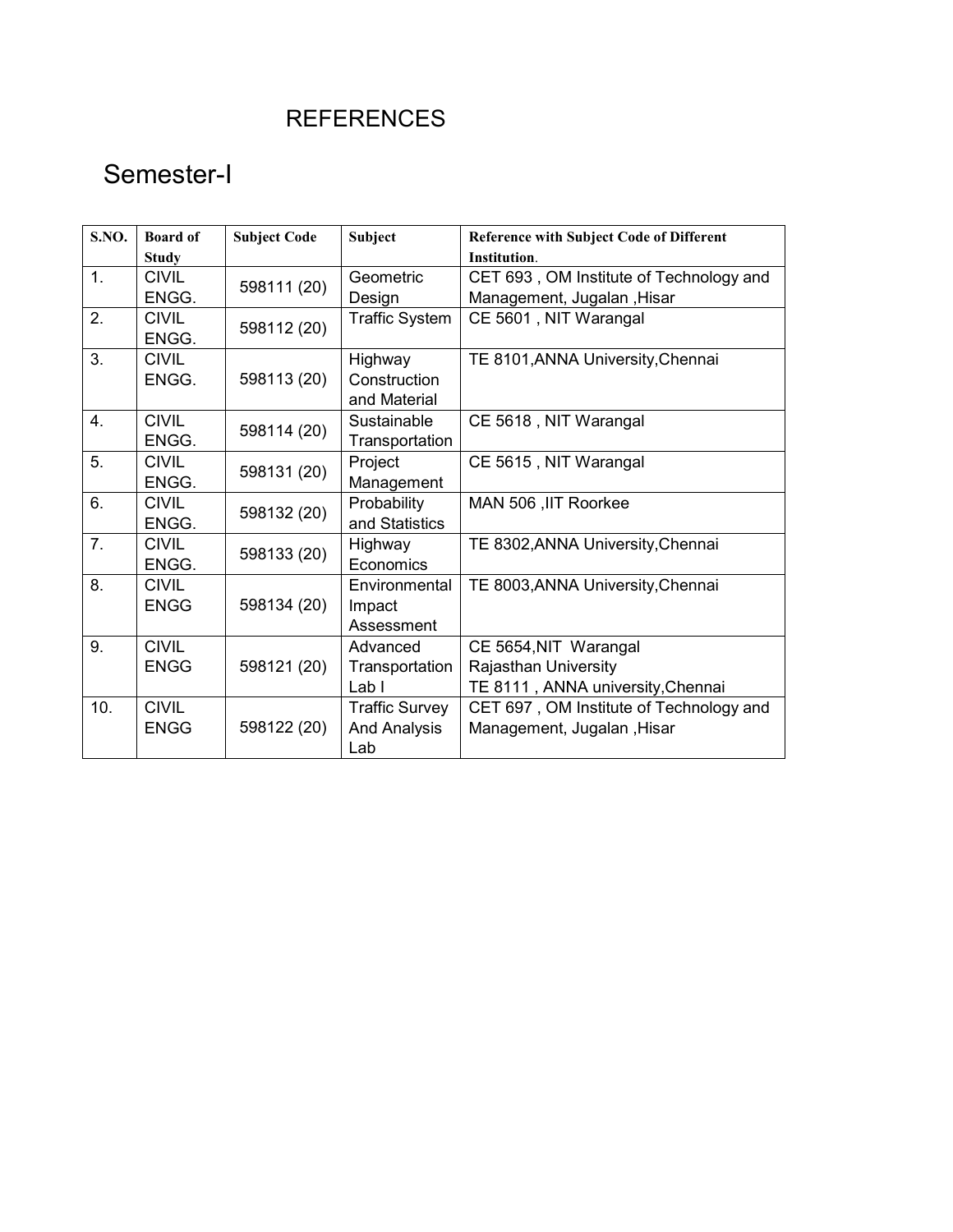# Semester-II

| S.NO.          | <b>Board of</b> | <b>Subject Code</b> | <b>Subject</b>       | <b>Reference with Subject Code of Different</b> |
|----------------|-----------------|---------------------|----------------------|-------------------------------------------------|
|                | <b>Study</b>    |                     |                      | <b>Institution.</b>                             |
| 1 <sub>1</sub> | <b>CIVIL</b>    |                     | <b>Traffic</b>       | TE 8103, ANNA University, Chennai               |
|                | ENGG.           | 598211 (20)         | Engineering          |                                                 |
|                |                 |                     | And                  |                                                 |
|                |                 |                     | Management           |                                                 |
| 2.             | <b>CIVIL</b>    |                     | Transportation       | TE 8104, ANNA University, Chennai               |
|                | ENGG.           | 598212 (20)         | System               |                                                 |
|                |                 |                     | Planning             |                                                 |
| 3.             | <b>CIVIL</b>    |                     | <b>Advanced Soil</b> | METE 104, RGPV. Madhya Pradesh                  |
|                | ENGG.           | 598213 (20)         | Mechanics in         |                                                 |
|                |                 |                     | Highway              |                                                 |
|                |                 |                     | Engineering          |                                                 |
| 4.             | <b>CIVIL</b>    | 598214 (20)         | Road Safety          | CE 5617, NIT Warangal                           |
|                | ENGG.           |                     | Engineering          |                                                 |
| 5.             | <b>CIVIL</b>    |                     | Remote               | TE 8008, ANNA University, Chennai               |
|                | ENGG.           | 598231 (20)         | sensing and          |                                                 |
|                |                 |                     | GIS and their        |                                                 |
|                |                 |                     | Application          |                                                 |
| 6.             | <b>CIVIL</b>    | 598232 (20)         | <b>Bridge</b>        | CET 715, OM Institute of Technology and         |
|                | ENGG.           |                     | Engineering          | Management, Jugalan, Hisar                      |
| 7 <sub>1</sub> | <b>CIVIL</b>    |                     | Ground               | CE 5114 , I.I.T BHU, Varanasi                   |
|                | ENGG.           | 598233 (20)         | Improvement          |                                                 |
|                |                 |                     | Technique            |                                                 |
| 8.             | <b>CIVIL</b>    |                     | Pavement             | TE 8006, ANNA University, Chennai               |
|                | <b>ENGG</b>     | 598234 (20)         | Management           |                                                 |
|                |                 |                     | System               |                                                 |
| 9.             | <b>CIVIL</b>    |                     | Advanced             | CE 5654, NIT Warangal                           |
|                | <b>ENGG</b>     | 598221 (20)         | Transportation       |                                                 |
|                |                 |                     | Lab <sub>II</sub>    |                                                 |
| 10.            | <b>CIVIL</b>    |                     | CAD for              | TE 8211, ANNA University, Chennai               |
|                | <b>ENGG</b>     | 598222 (20)         | Transportation       | CE 608, NIT Tiruchirapalli                      |
|                |                 |                     | Engineering          |                                                 |
|                |                 |                     | Lab                  |                                                 |